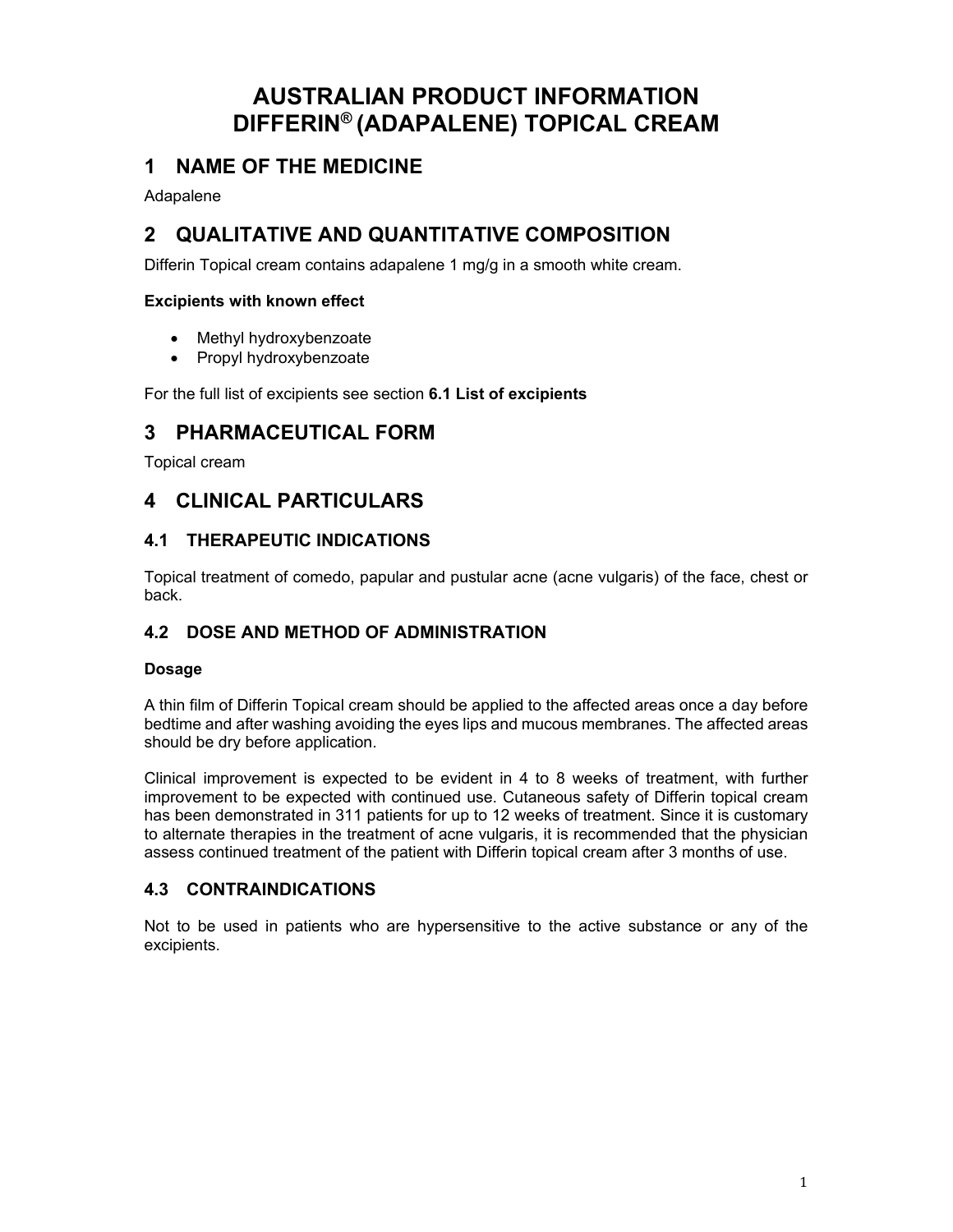## **4.4 SPECIAL WARNINGS AND PRECAUTIONS FOR USE**

### *FOR EXTERNAL USE ONLY*

Differin Topical Cream should not come into contact with the eyes, lips, mouth and mucous membranes, angles of the nose or broken skin (cuts and abrasions), sunburn or eczematous skin, nor should it be used in patients with severe acne involving large areas of the body. If product enters the eye, wash immediately with warm water. Because of a potential for increased irritation Differin Cream should not be used by patients with eczema, seborrhoeic dermatitis or severe acne involving large areas of the body.

If a reaction suggesting severe irritation occurs, discontinue use of the medication. If the irritation is not severe, use the medication less frequently, discontinue use temporarily until symptoms subside, or discontinue use altogether. If patients use cosmetics, these should be non-comedogenic and non-astringent. Only oil-free moisturisers should be used to relieve dry facial skin.

Because Differin Topical cream may cause some irritation, it is possible that simultaneous use of abrasive cleansers, astringents or strong drying agents or irritant products may cause additive irritant effects.

Animal studies on compounds with a similar mode of action to adapalene have suggested that these may enhance the development of skin cancers caused by UV light. Adapalene is essentially stable to oxygen and light and is chemically non-reactive. Whilst short term studies have shown no phototoxic to photoallergic potential of adapalene, small numbers of reactions consistent with phototoxicity were reported in clinical studies, the safety of using adapalene during long or repeated exposures to sunlight or UV radiation has not been established in animals or humans. Exposure to sunlight or UV irradiation (including sunlamps) should be avoided during treatment with adapalene. Use of sunscreen products and protective clothing over treated areas is recommended when exposure cannot be avoided.

Efficacy and safety in the treatment of severe pustular or deep cystic acne (acne conglobulata) have not been studied.

Differin Cream contains Methyl hydroxybenzoate (E218) and Propyl hydroxybenzoate (E216) that can cause allergic reactions (can arise after the treatment is completed).

#### **Use in the elderly**

No data available.

#### **Paediatric use**

Safety and efficacy in children below the age of 12 years have not been studied.

### **Effects on laboratory tests**

No data available.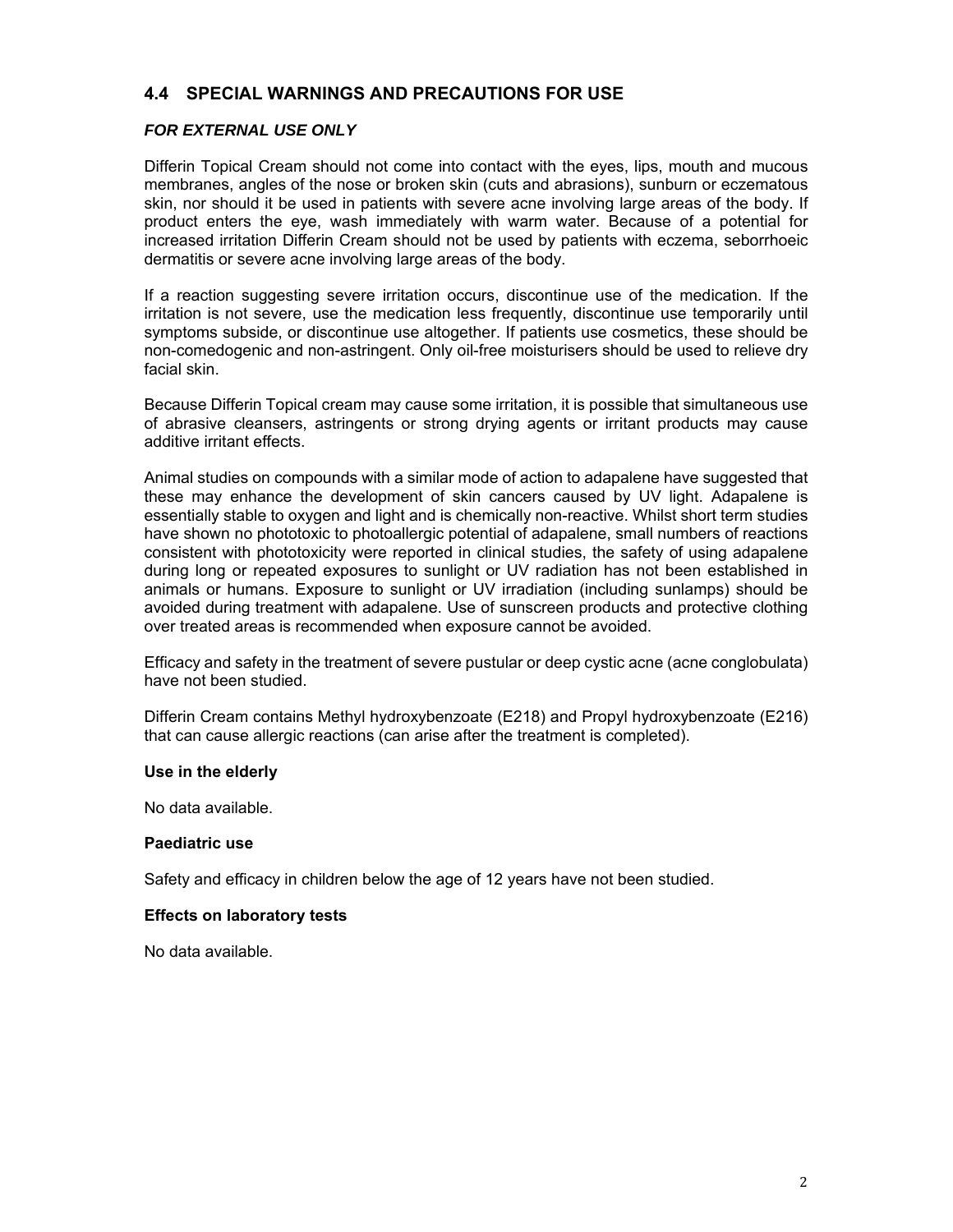## **4.5 INTERACTIONS WITH OTHER MEDICINES AND OTHER FORMS OF INTERACTIONS**

There are no known interactions with other medications which might be used topically and concurrently with Differin Topical Cream; however other retinoids or drugs with a similar mode of action should not be used concurrently with adapalene. Exposure of adapalene to other topical anti-acne drugs such as erythromycin, clindamycin phosphate or benzoyl peroxide does not produce any mutual degradation.

Absorption of adapalene through human skin is low (see section **5.2 Pharmacokinetic properties**) and therefore interaction with systemic medication is unlikely.

Differin topical cream has potential for local irritation and it is possible that concomitant use of peeling agents, astringents or irritant products may produce additive irritant effects.

### **4.6 FERTILITY, PREGNANCY AND LACTATION**

#### **Effects on fertility**

No data available.

#### **Use in pregnancy**

#### Category D

In pregnant rats and rabbits, adapalene administered orally at relatively high doses (≥ 25 mg/kg leading to exposures ≥ 25 times that anticipated clinically based on AUC) was found to induce foetal abnormalities. In addition the incidences of various skeletal variations were increased at lower oral doses in rats. Topical administration at doses up to 6 mg/kg, resulting in an exposure level about 45 times greater (based on AUC) than that anticipated clinically, was not associated with teratogenicity. Nevertheless, increased incidences of various naturally occurring skeletal variations were still observed following topical administration to rats at 2 mg/kg (AUC exposure about 13 times that anticipated clinically); topical no effect levels were 0.6 and 2 mg/kg respectively (AUC about 5 times that anticipated clinically).

Because of the risk of teratogenicity shown in animals, and since there are no adequately controlled studies in pregnant women, adapalene should not be used by women who are pregnant or who plan to become pregnant during treatment.

In case of unexpected pregnancy, treatment should be discontinued.

#### **Use in lactation**

It is not known whether adapalene is excreted in human milk. Therefore, the preparation should be used with caution in nursing mothers, and only on areas away from the chest. Cautionary use of Differin during breast feeding should avoid contact exposure of the infant, application of Differin to the chest should be avoided when used during breast-feeding.

### **4.7 EFFECTS ON ABILITY TO DRIVE AND USE MACHINES**

The effects of this medicine on a person's ability to drive and use machines were not assessed as part of its registration.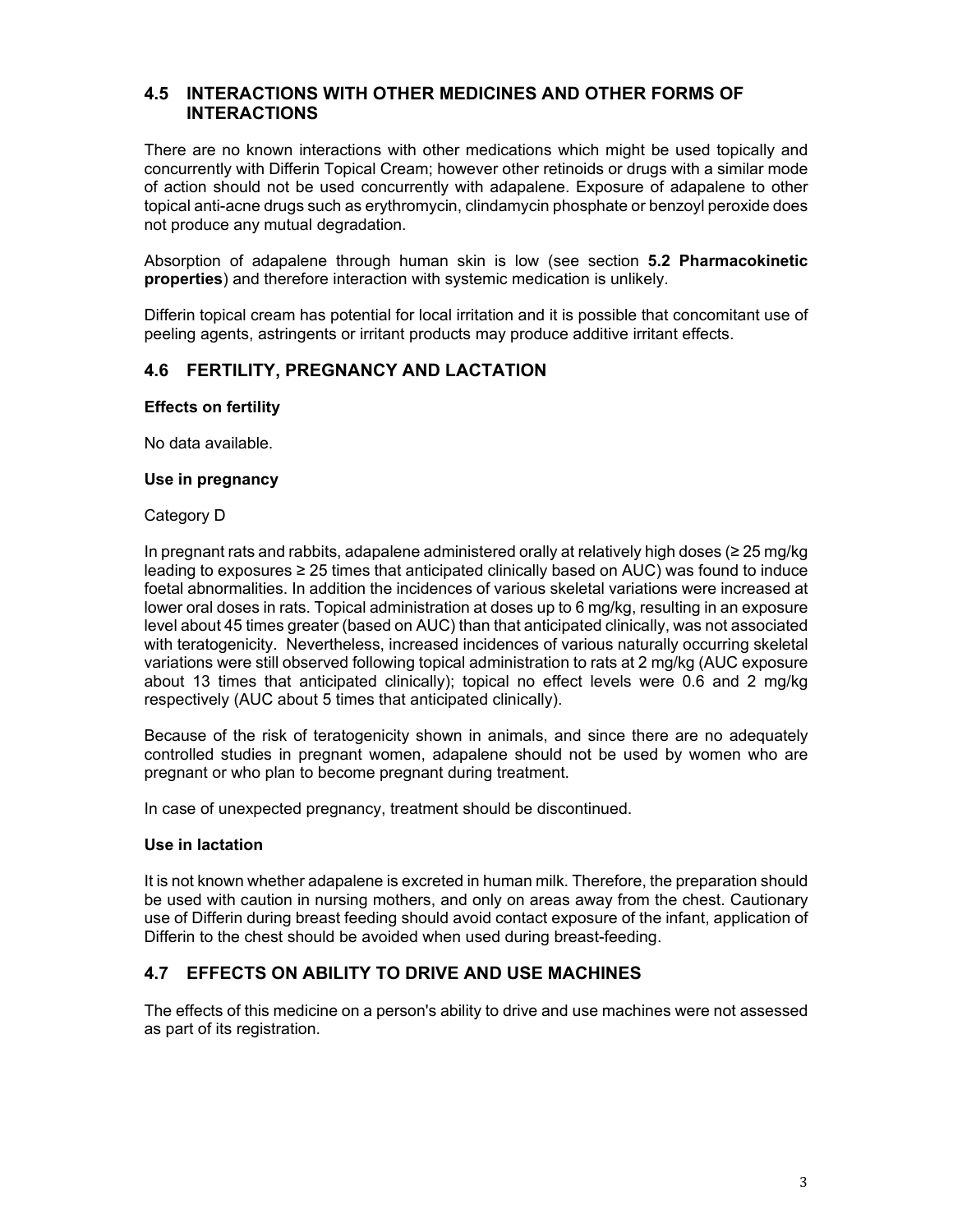# **4.8 ADVERSE EFFECTS (UNDESIRABLE EFFECTS)**

A feeling of warmth, burning, pruritis, dryness, scaling or slight stinging may occur following application. Local adverse events may persist despite cessation of therapy**.** No systemic reactions have been attributed to the application of the cream to date. The allergic potential of adapalene has not been established.

### **Side Effects**

The incidences of cutaneous side effects reported by patients treated with Adapalene 1 mg/g cream during clinical trials were as follows:

*Very common (> 10%)*: redness, dry skin, burning sensation at the site of application and scaling.

*Common (> 1% and < 10%)*: skin irritation, pruritus and sunburn.

*Uncommon (> 0.1% and < 1%)*: contact dermatitis/eczema, skin discomfort, skin exfoliation, acne flare, facial and eyelid oedema, vesiculobullous eruptions, herpes labialis and conjunctivitis.

Most reactions occurred within 1 month of the initiation of therapy and were generally observed to resolve with continued use of the product or temporary adjustment of the treatment schedule. The incidence of patients withdrawing from the trials because of these topical effects was 7/311 (2.2%).

|                           | Adapalene cream | Adapalene Vehicle | Tretinoin cream |
|---------------------------|-----------------|-------------------|-----------------|
|                           | $(n = 311)$     | $(n = 175)$       | $(n = 141)$     |
|                           | Incidence (%)   | Incidence (%)     | Incidence (%)   |
| Body as a whole           |                 |                   |                 |
| Flu syndrome              | 4.8%            | 3.4%              | 2.1%            |
| Headache                  | 7.4%            | 9.1%              |                 |
| Accid.injury              | 3%              |                   |                 |
| Pain back                 |                 | 1%                |                 |
| Surg./Med. Procedure      |                 | 1.5%              |                 |
| Unevaluable reaction      |                 |                   | 1.4%            |
| Digestive                 |                 |                   |                 |
| <b>Tooth Anomaly</b>      |                 | 1%                |                 |
| <b>Tooth Disorder</b>     | 1.2%            | 1%                |                 |
| <b>Respiratory System</b> |                 |                   |                 |
| Pharyngitis               |                 | 2.8%              | 1.4%            |
| <b>Rhinitis</b>           | 4.5%            | $6.0\%$           |                 |
| <b>Sinusitis</b>          |                 | 1.7%              |                 |
| Skin & Appendage          |                 |                   |                 |
| Skin Dry                  |                 |                   | 2.1%            |
| <b>Skin Irritation</b>    | 1.6%            |                   | 2.9%            |
| Sunburn                   | 2.2%            | 3.4%              |                 |
| <b>Special Senses</b>     |                 |                   |                 |
| Conjunctivitis            |                 | 1.0%              |                 |
| <b>Urogenital System</b>  |                 |                   |                 |
| Dysmenorrhea              | 1.5%            | 4.0%              |                 |

Table: Adverse events (> 1%) reported by patients treated with Adapalene 1 mg/g cream, Adapalene vehicle and Tretinoin cream during controlled clinical trials. (These are not necessarily drug related.)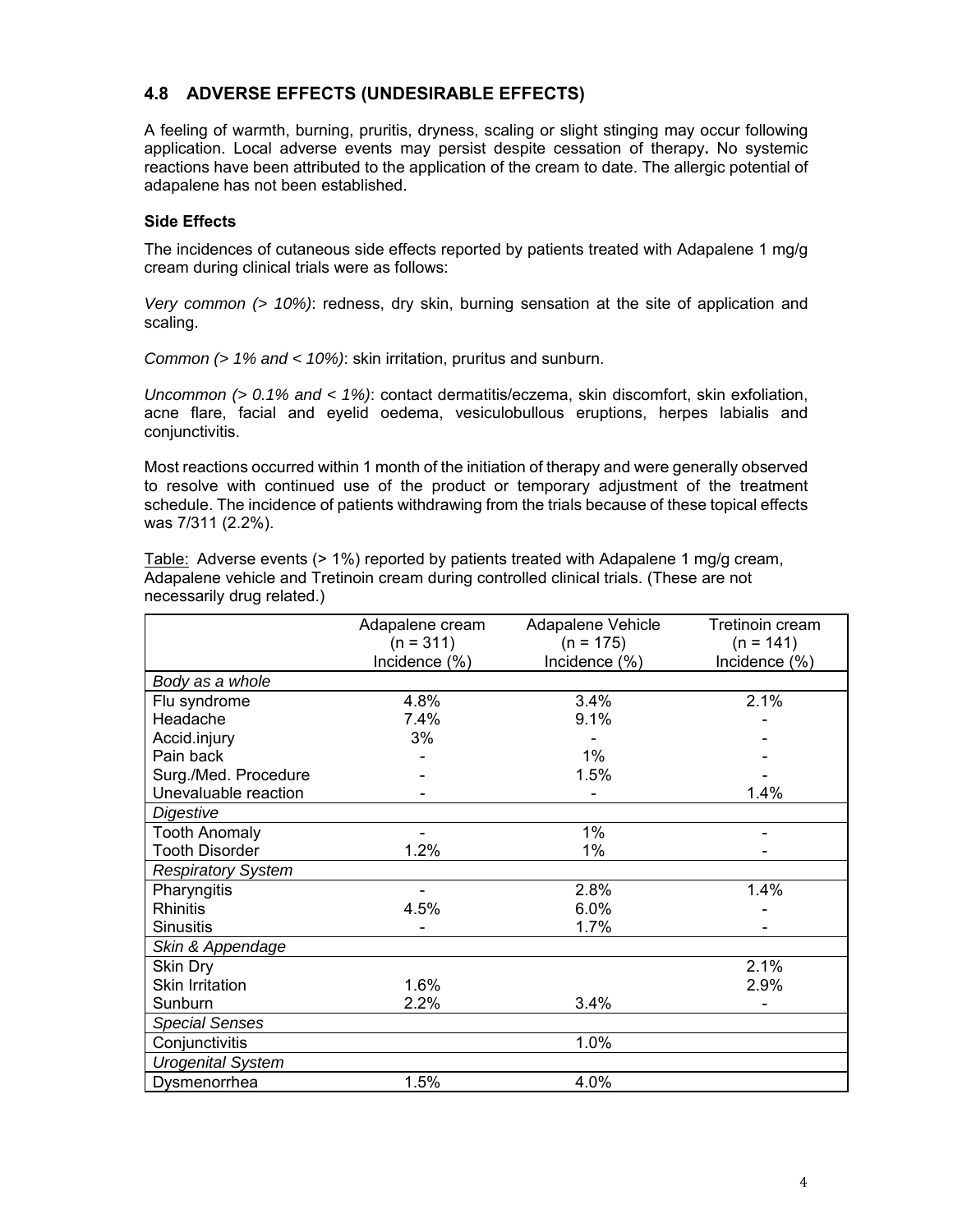### **Post Marketing Data**

Differin Cream 0.1% and Differin Gel 0.1% are 2 formulations with the same active ingredient, adapalene. The gel formulation was first marketed in France in September 1995. The post marketing data detailed below refer to reports collected from the worldwide sales with the gel formulation.

#### *Body As A Whole*

Rare (> 0.01% and < 0.1%): allergic reaction and lack of drug effect.

#### *Immune System Disorders*

Uncommon (> 0.1% and < 1%): Anaphylactic reaction and Angioedema.

#### *Skin and Subcutaneous Tissue Disorders*

| Very common $(>10\%)$ :                  | irritation, redness, dry skin, burning sensation at the site<br>of application.                                                                                                                                                                                                                                                                                                                                                        |  |
|------------------------------------------|----------------------------------------------------------------------------------------------------------------------------------------------------------------------------------------------------------------------------------------------------------------------------------------------------------------------------------------------------------------------------------------------------------------------------------------|--|
| Common ( $>1\%$ and < $10\%$ ):          | erythema.                                                                                                                                                                                                                                                                                                                                                                                                                              |  |
| <u>Uncommon (&gt; 0.1% and &lt; 1%):</u> | contact eczema, contact dermatitis, transient worsening<br>of acne, exfoliative dermatitis - predominantly associated<br>with mechanical abrasion such as waxing, pain of skin,<br>skin swelling, eyelid irritation, eyelid erythema, eyelid<br>pruritus, eyelid swollen, skin discomfort, sunburn,<br>pruritis, skin exfoliation, acne, scaling, application site<br>hypopigmentation and skin<br>burn. skin<br>hyper<br>pigmentation |  |
| Unknown <sup>*</sup> :                   | dermatitis allergic (allergic contact dermatitis).                                                                                                                                                                                                                                                                                                                                                                                     |  |

\*Post marketing surveillance data

These events often spontaneously resolve upon adaptation to therapy regimen.

#### **Reporting suspected adverse effects**

Reporting suspected adverse reactions after registration of the medicinal product is important. It allows continued monitoring of the benefit-risk balance of the medicinal product. Healthcare professionals are asked to report any suspected adverse reactions at www.tga.gov.au/reporting-problems and contact Galderma.

## **4.9 OVERDOSE**

Differin Topical cream is intended for topical use only. If the medication is applied excessively, no more rapid or better results will be obtained and marked redness, peeling or discomfort may occur.

Differin topical cream is not to be taken orally. The oral route toxicity for Differin Topical cream in mice is greater than 10 mL/kg. Unless the amount accidentally ingested is small, an appropriate method of gastric emptying should be considered.

For information on the management of overdose, contact the Poisons Information Centre on 131126 (Australia).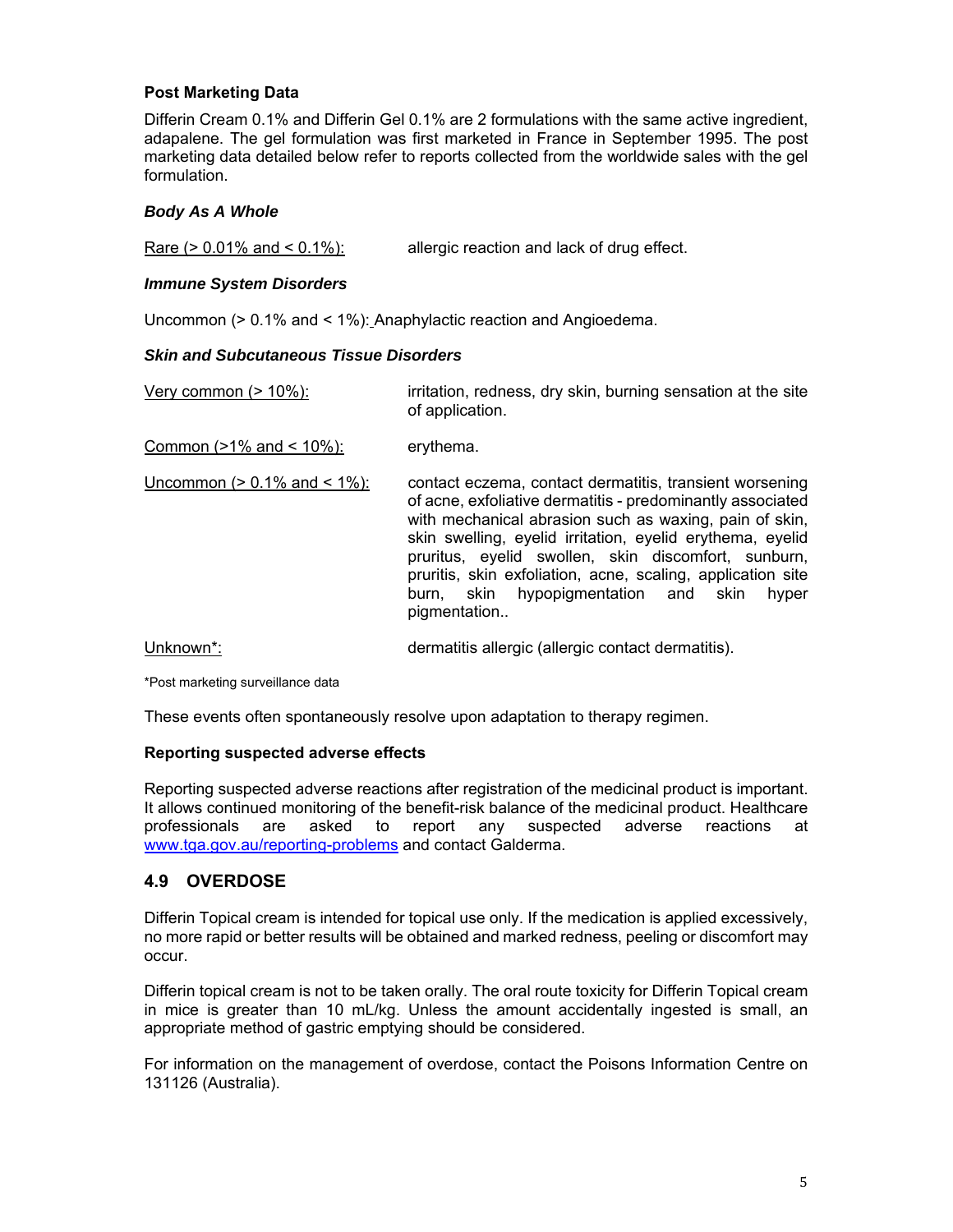# **5 PHARMACOLOGICAL PROPERTIES**

## **5.1 PHARMACODYNAMIC PROPERTIES**

### **Mechanism of action**

Adapalene is a chemically stable compound with retinoid-like pharmacological activity. Biochemical and pharmacological profile studies have demonstrated that adapalene is a potent modulator of cellular differentiation, keratinisation and inflammatory processes all of which represent important features in the pathology of acne vulgaris. Mechanistically, adapalene binds to specific retinoic acid nuclear receptors but unlike tretinoin, does not bind to the cytosolic receptor protein. Although the exact mode of action of adapalene is unknown current evidence suggests that topical adapalene normalises the differentiation of follicular epithelial cells resulting in decreased microcomedone formation. Adapalene inhibits the chemotactic (directional) and chemokinetic (random) responses of human polymorphonuclear leucocytes in *in vitro* assay models. It also inhibits the metabolism of arachidonic acid by lipoxidation, to inflammatory mediators.

### **Clinical trials**

The efficacy of Differin cream has been assessed in 2 randomised, double blind, parallel comparison clinical trials. In the first trial, 350 subjects with acne vulgaris associated with at least 20 facial non-inflammatory comedones and 10 inflammatory lesions were enrolled for treatment with Differin cream or the cream vehicle administered once daily. For Differin and vehicle groups respectively after 12 weeks treatment, the mean % reductions from baseline in total lesions were 32% vs 15% (p < 0.05), in non-inflammatory lesion counts were 37% vs 15%  $(p < 0.05)$  and investigator's global assessment scores were 1.13 vs 1.26  $(p < 0.05)$ . The difference between the treatment groups in % reduction in inflammatory lesions (15% vs 5%) was not statistically significant.

In the second trial, 277 subjects with acne vulgaris were enrolled for treatment with Differin cream or tretinoin cream 0.05% administered once daily. For Differin and tretinoin treatment groups respectively after 12 weeks treatment, the mean % reductions from baseline in total lesions were 60% vs 67% (p < 0.05), in non inflammatory lesions were 64% vs 72% (p < 0.05), in inflammatory lesions were 43% vs 56% ( $p < 0.05$ ) and in the investigator's global assessment scores were  $51\%$  vs  $57\%$  ( $p < 0.05$ ).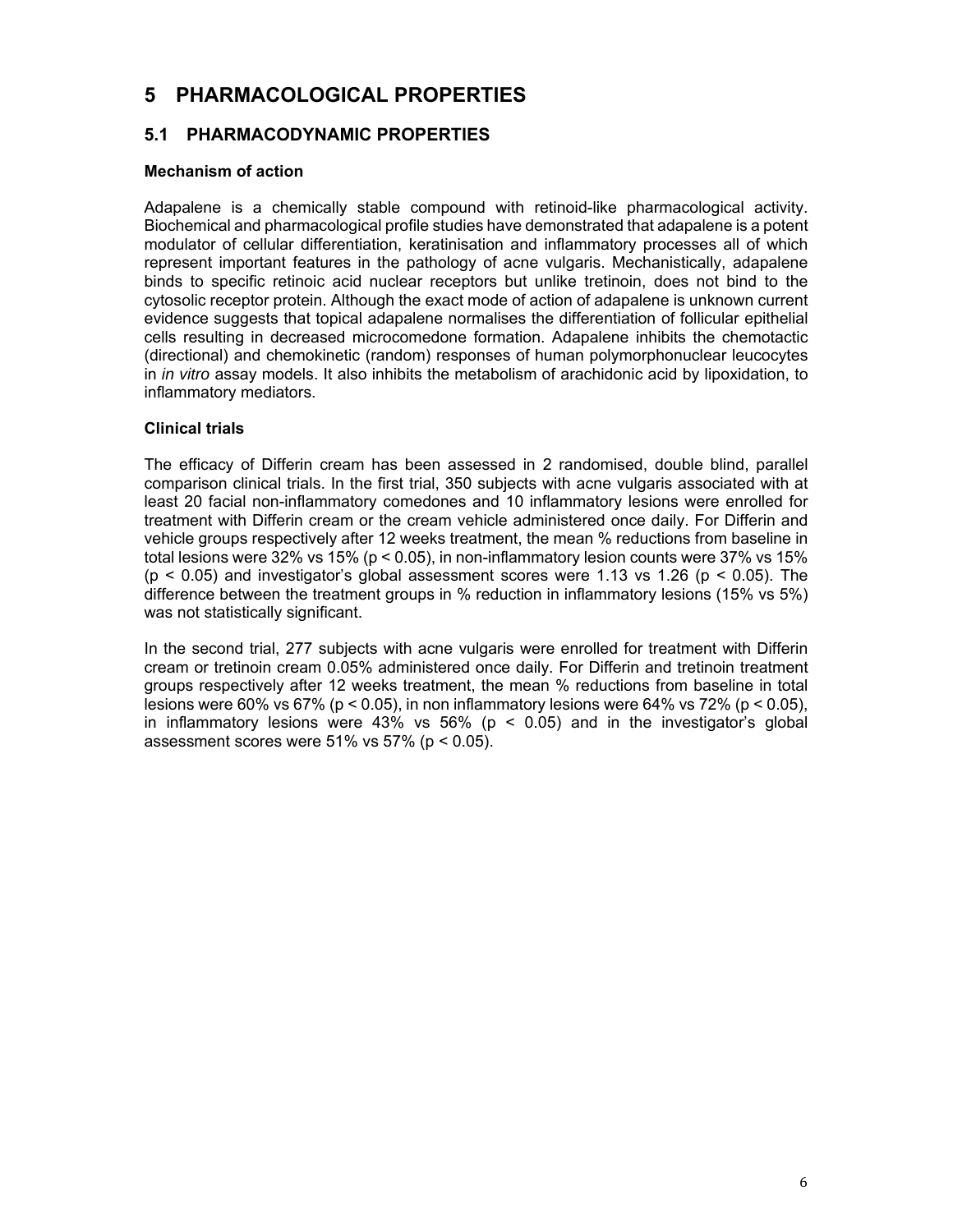# **5.2 PHARMACOKINETIC PROPERTIES**

In clinical trials adapalene was seldom detected in plasma, and then only in trace amounts following chronic topical application with an analytical limit of quantification of 0.25 ng/mL. After administration of 14C-adapalene to rats, rabbits and dogs, radioactivity was distributed in several tissues, the highest levels being found in liver, spleen, adrenals and ovaries. Metabolism in animals is maintained by O-demethylation, hydroxylation and conjugation, and excretion is primarily by the biliary route.

In a human study performed using the gel formulation in which male volunteers followed a course of exaggerated topical application, 30g (a full tube) was applied all over the body each day for 7 consecutive days, the resultant circulating plasma levels were below the limit of detection (0.15 ng.mL<sup>-1</sup>). There were low quantities of the parent substance in the faeces. In another study healthy volunteers used radiolabelled adapalene 0.1% topical gel, 4 of the subjects received 14 daily topical applications of non-radiolabelled adapalene 0.1% topical gel prior to the single application of radiolabelled adapalene 0.1% topical gel. The other 4 subjects received a single topical application of the radiolabelled product. Levels of radioactivity in all plasma, urine, faeces and skin strip samples analysed were below the limits of reliable quantification, indicating that either very little or no radioactivity was absorbed through the skin.

A further study carried out to investigate the distribution of adapalene in the adipose tissue of women after repeated daily application of adapalene gel for 3 months, found that there was no evidence of circulating adapalene in the plasma (limit of detection 0.15 ng.mL $^{-1}$ ). On day 90, adapalene levels in the adipose tissue were not quantifiable in 5 of the 6 volunteers (limit of detection 1 ng.g<sup>-1</sup>). In the 6<sup>th</sup> volunteer the mean concentration at 3 sites was 1.1, 1.3 and 5.5 ng.g<sup>-1</sup>. These concentrations were no longer evident when re-evaluated at the same sites in this subject 1 month after the cessation of treatment.

# **5.3 PRECLINICAL SAFETY DATA**

## **Genotoxicity**

Adapalene did not demonstrate mutagenic or clastogenic activity in *in vitro* tests with bacterial and mammalian cells and showed no clastogenic activity in mammalian cells *in vitro* and an *in vitro* test in mice.

## **Carcinogenicity**

Lifetime studies with adapalene have been completed in mice at topical doses of 0.6, 2 and 6 mg/kg and in rats at oral doses of 0.15, 0.5, and 1.5 mg/kg. Phaeochromocytomas were observed in the adrenal medulla of male rats dosed at 1.5 mg/kg but not at the lower doses. This finding was not observed in female rats or in mice. The relevance of the finding in male rats to the use of Differin Topical cream in acne vulgaris is not known.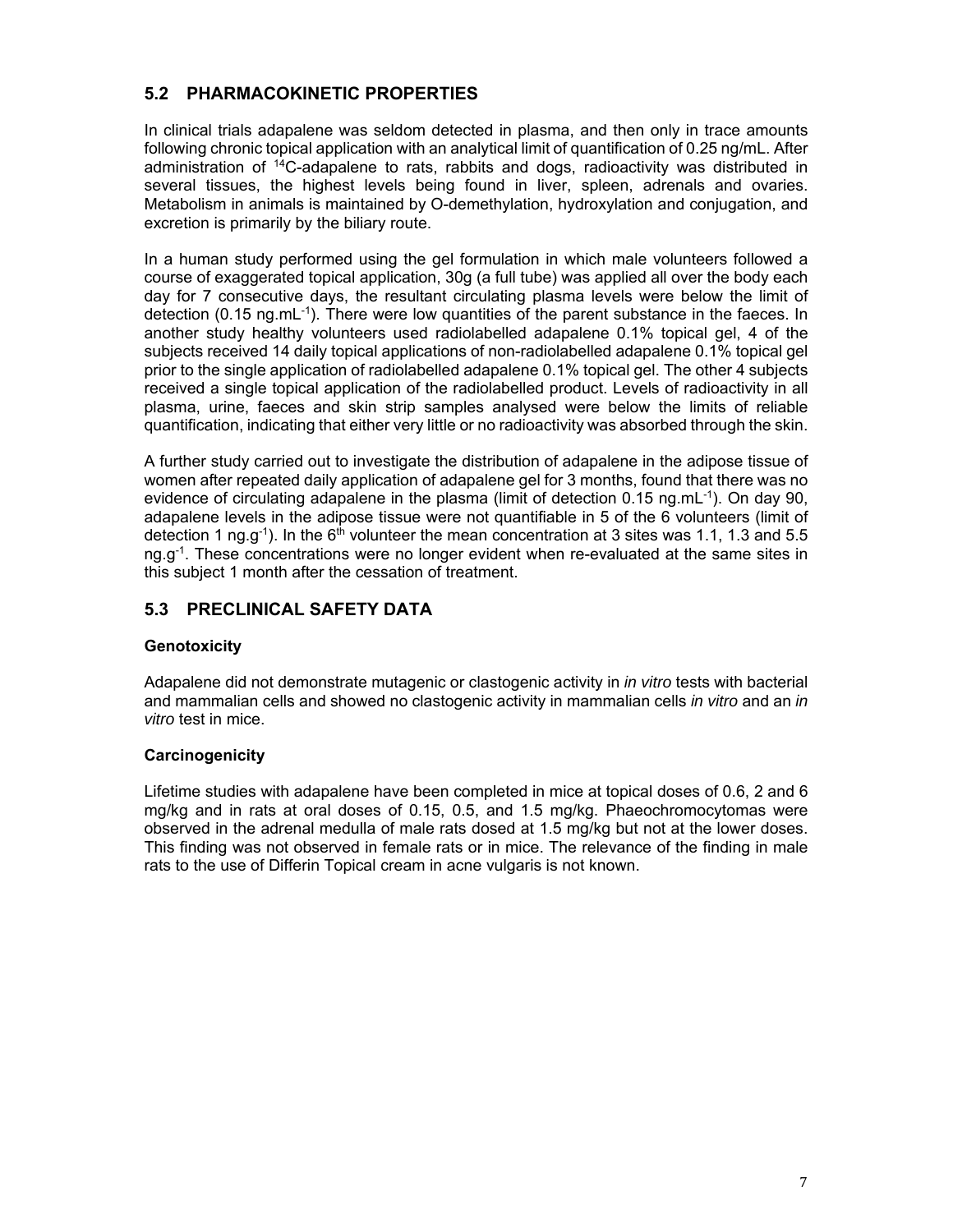# **6 PHARMACEUTICAL PARTICULARS**

# **6.1 LIST OF EXCIPIENTS**

- Carbomer 934P
- PEG-20 methyl glucose sesquistearate
- glycerol
- squalane
- methyl hydroxybenzoate
- propyl hydroxybenzoate
- disodium edetate
- methyl glucose sesquistearate
- phenoxyethanol
- cyclomethicone
- sodium hydroxide
- purified water

## **6.2 INCOMPATIBILITIES**

Incompatibilities were either not assessed or not identified as part of the registration of this medicine.

# **6.3 SHELF LIFE**

In Australia, information on the shelf life can be found on the public summary of the Australian Register of Therapeutic Goods (ARTG). The expiry date can be found on the packaging.

# **6.4 SPECIAL PRECAUTIONS FOR STORAGE**

Store below 25°C and out of reach of children. Avoid exposure to excessive heat. Replace cap tightly after use.

## **6.5 NATURE AND CONTENTS OF CONTAINER**

Collapsible aluminium tube (3g, 5g, 30g and 50g) coated internally with an epoxy-phenolic resin and fitted with a white polypropylene screw cap.

### AUST R 66174

Not all pack sizes may be marketed.

## **6.6 SPECIAL PRECAUTIONS FOR DISPOSAL**

In Australia, any unused medicine or waste material should be disposed of by taking to your local pharmacy.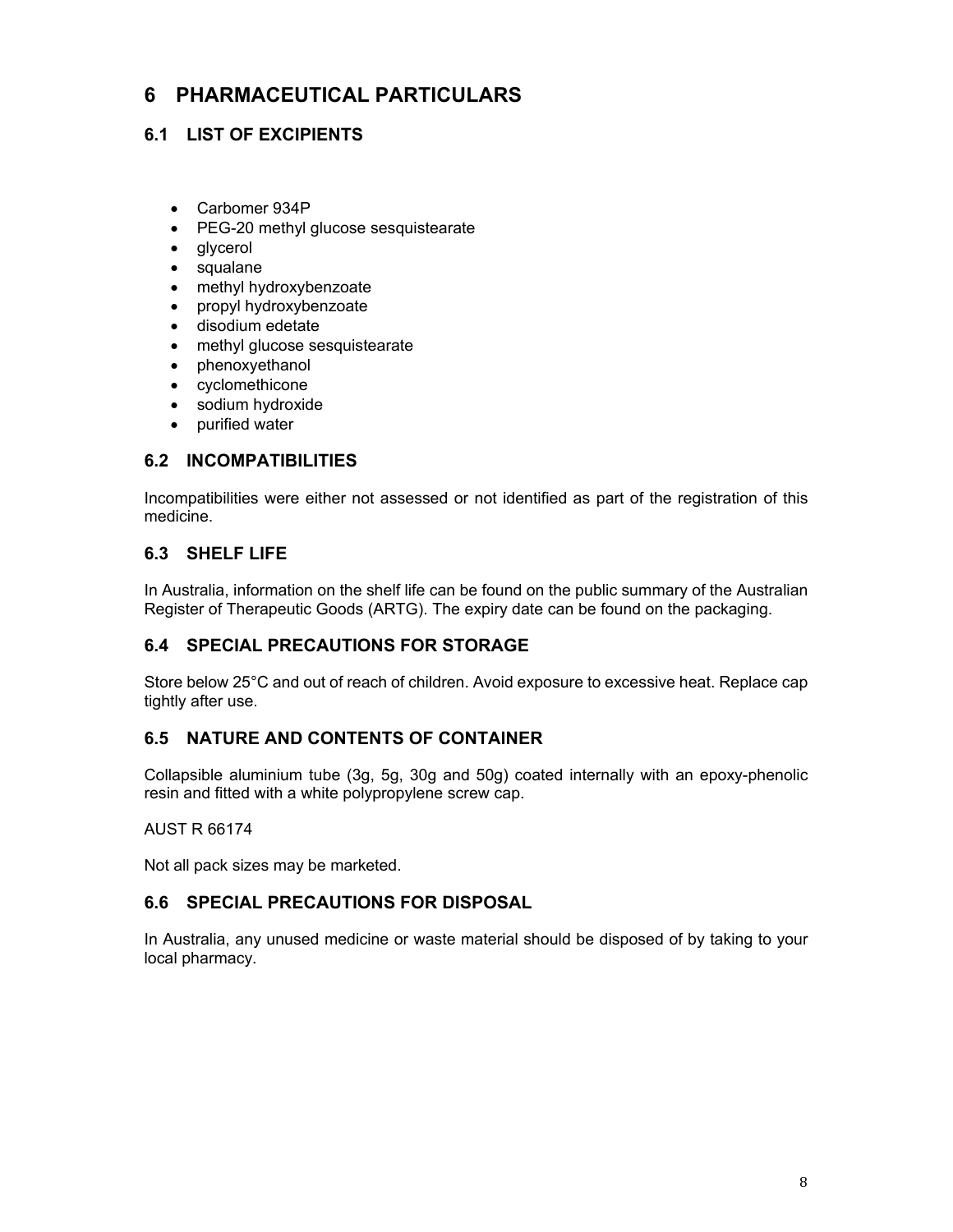# **6.7 PHYSICOCHEMICAL PROPERTIES**

**Common Name:** Adapalene

**Chemical structure** 



**Chemical Name:** 6-[3-(1-adamantyl)-4-methoxyphenyl]-2-naphthoic acid

**Molecular Formula:** C<sub>28</sub> H<sub>28</sub> O<sub>3</sub>

**Molecular Weight:** 412.52

**CAS number** 106685-40-9

# **7 MEDICINE SCHEDULE (POISONS STANDARD)**

S4 – Prescription Only Medicine

# **8 SPONSOR**

Galderma Australia Suite 4, 13B Narabang Way Belrose, NSW 2085 Call 1800 800 765 (Australia)

Distributed in New Zealand by:

Healthcare Logistics 58 Richard Pearse Drive Airport Oaks Auckland Call 0800 174 104 (New Zealand)

# **9 DATE OF FIRST APPROVAL**

22 September 1998

# **10 DATE OF REVISION**

12 March 2020